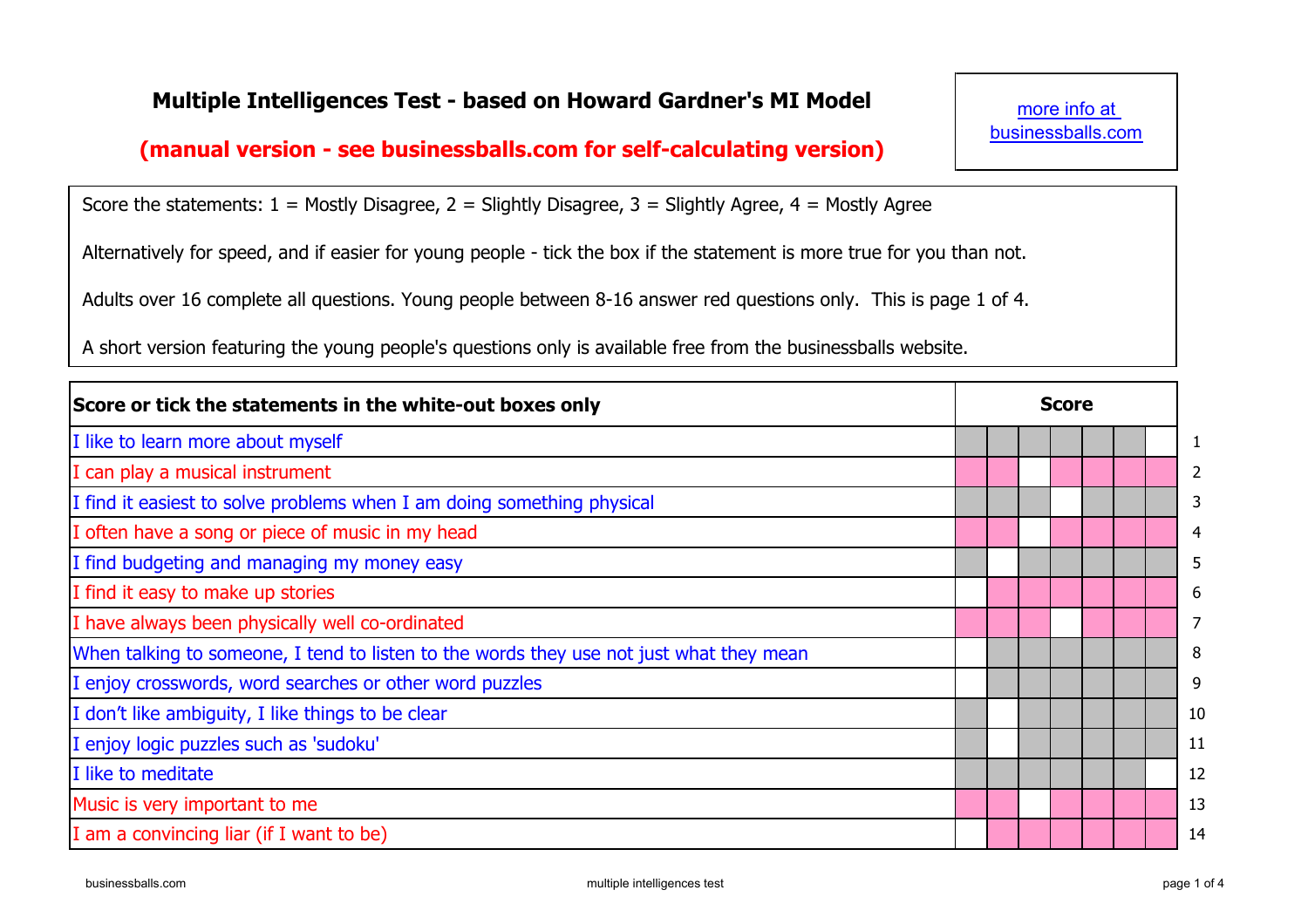| play a sport or dance                                                             |  |  |  | 15 |
|-----------------------------------------------------------------------------------|--|--|--|----|
| am very interested in psychometrics (personality testing) and IQ tests            |  |  |  | 16 |
| People behaving irrationally annoy me                                             |  |  |  | 17 |
| I find that the music that appeals to me is often based on how I feel emotionally |  |  |  | 18 |
| I am a very social person and like being with other people                        |  |  |  | 19 |
| I like to be systematic and thorough                                              |  |  |  | 20 |
| I find graphs and charts easy to understand                                       |  |  |  | 21 |
| I can throw things well - darts, skimming pebbles, frisbees, etc                  |  |  |  | 22 |
| I find it easy to remember quotes or phrases                                      |  |  |  | 23 |
| I can always recognise places that I have been before, even when I was very young |  |  |  | 24 |
| enjoy a wide variety of musical styles                                            |  |  |  | 25 |
| When I am concentrating I tend to doodle                                          |  |  |  | 26 |
| I could manipulate people if I choose to                                          |  |  |  | 27 |
| can predict my feelings and behaviours in certain situations fairly accurately    |  |  |  | 28 |
| I find mental arithmetic easy                                                     |  |  |  | 29 |
| I can identify most sounds without seeing what causes them                        |  |  |  | 30 |
| At school one of my favourite subjects is / was English                           |  |  |  | 31 |
| I like to think through a problem carefully, considering all the consequences     |  |  |  | 32 |
| enjoy debates and discussions                                                     |  |  |  | 33 |
| I love adrenaline sports and scary rides                                          |  |  |  | 34 |
| I enjoy individual sports best                                                    |  |  |  | 35 |
| I care about how those around me feel                                             |  |  |  | 36 |
| My house is full of pictures and photographs                                      |  |  |  | 37 |
| I enjoy and am good at making things - I'm good with my hands                     |  |  |  | 38 |
| I like having music on in the background                                          |  |  |  | 39 |
| I find it easy to remember telephone numbers                                      |  |  |  | 40 |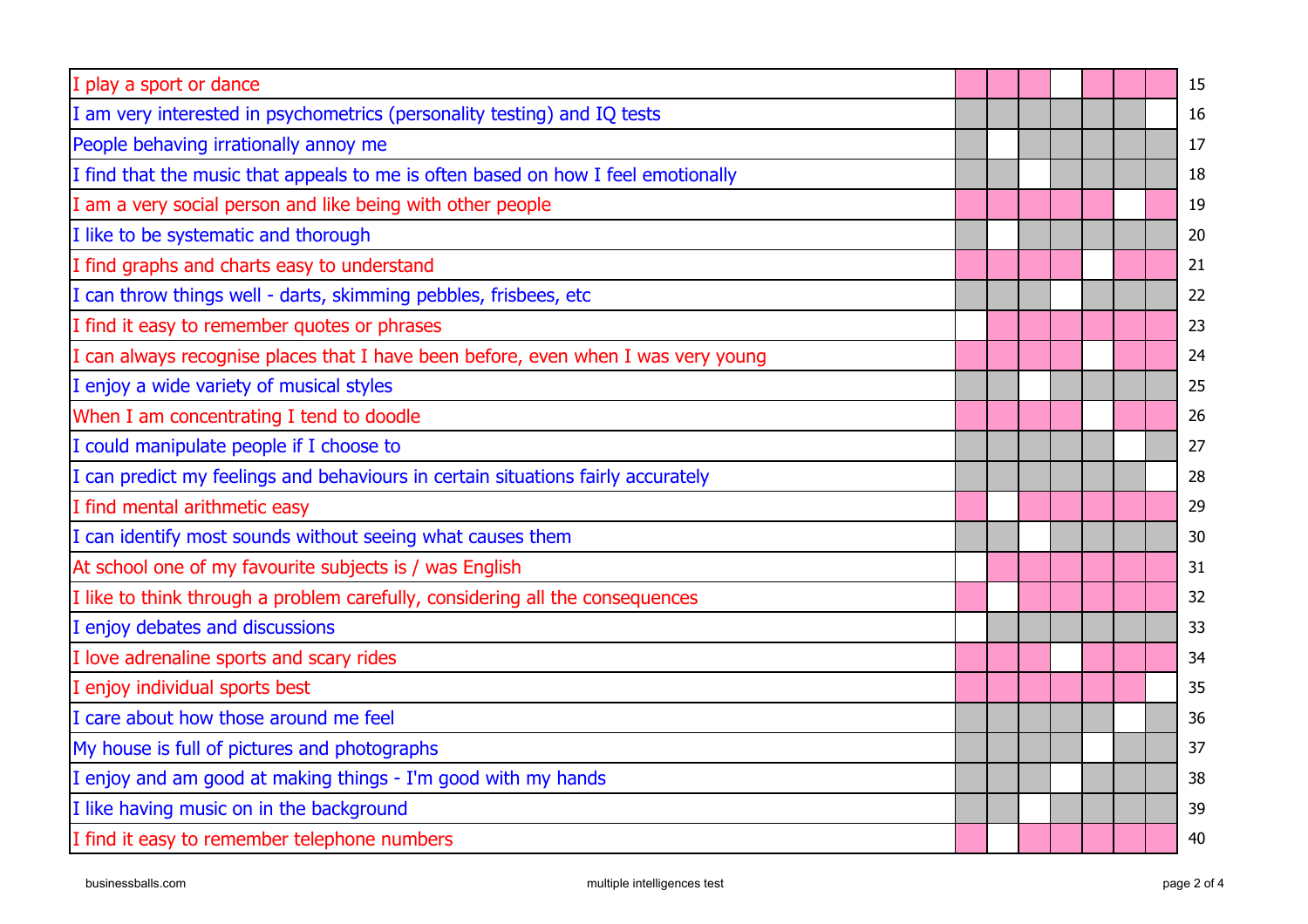| I set myself goals and plans for the future                                |  |  |  | 41 |
|----------------------------------------------------------------------------|--|--|--|----|
| I am a very tactile person                                                 |  |  |  | 42 |
| I can tell easily whether someone likes me or dislikes me                  |  |  |  | 43 |
| can easily imagine how an object would look from another perspective       |  |  |  | 44 |
| I never use instructions for flat-pack furniture                           |  |  |  | 45 |
| I find it easy to talk to new people                                       |  |  |  | 46 |
| To learn something new, I need to just get on and try it                   |  |  |  | 47 |
| I often see clear images when I close my eyes                              |  |  |  | 48 |
| I don't use my fingers when I count                                        |  |  |  | 49 |
| I often talk to myself - out loud or in my head                            |  |  |  | 50 |
| At school I loved / love music lessons                                     |  |  |  | 51 |
| When I am abroad, I find it easy to pick up the basics of another language |  |  |  | 52 |
| I find ball games easy and enjoyable                                       |  |  |  | 53 |
| My favourite subject at school is / was maths                              |  |  |  | 54 |
| I always know how I am feeling                                             |  |  |  | 55 |
| I am realistic about my strengths and weaknesses                           |  |  |  | 56 |
| I keep a diary                                                             |  |  |  | 57 |
| I am very aware of other people's body language                            |  |  |  | 58 |
| My favourite subject at school was / is art                                |  |  |  | 59 |
| I find pleasure in reading                                                 |  |  |  | 60 |
| I can read a map easily                                                    |  |  |  | 61 |
| It upsets me to see someone cry and not be able to help                    |  |  |  | 62 |
| I am good at solving disputes between others                               |  |  |  | 63 |
| I have always dreamed of being a musician or singer                        |  |  |  | 64 |
| I prefer team sports                                                       |  |  |  | 65 |
| Singing makes me feel happy                                                |  |  |  | 66 |